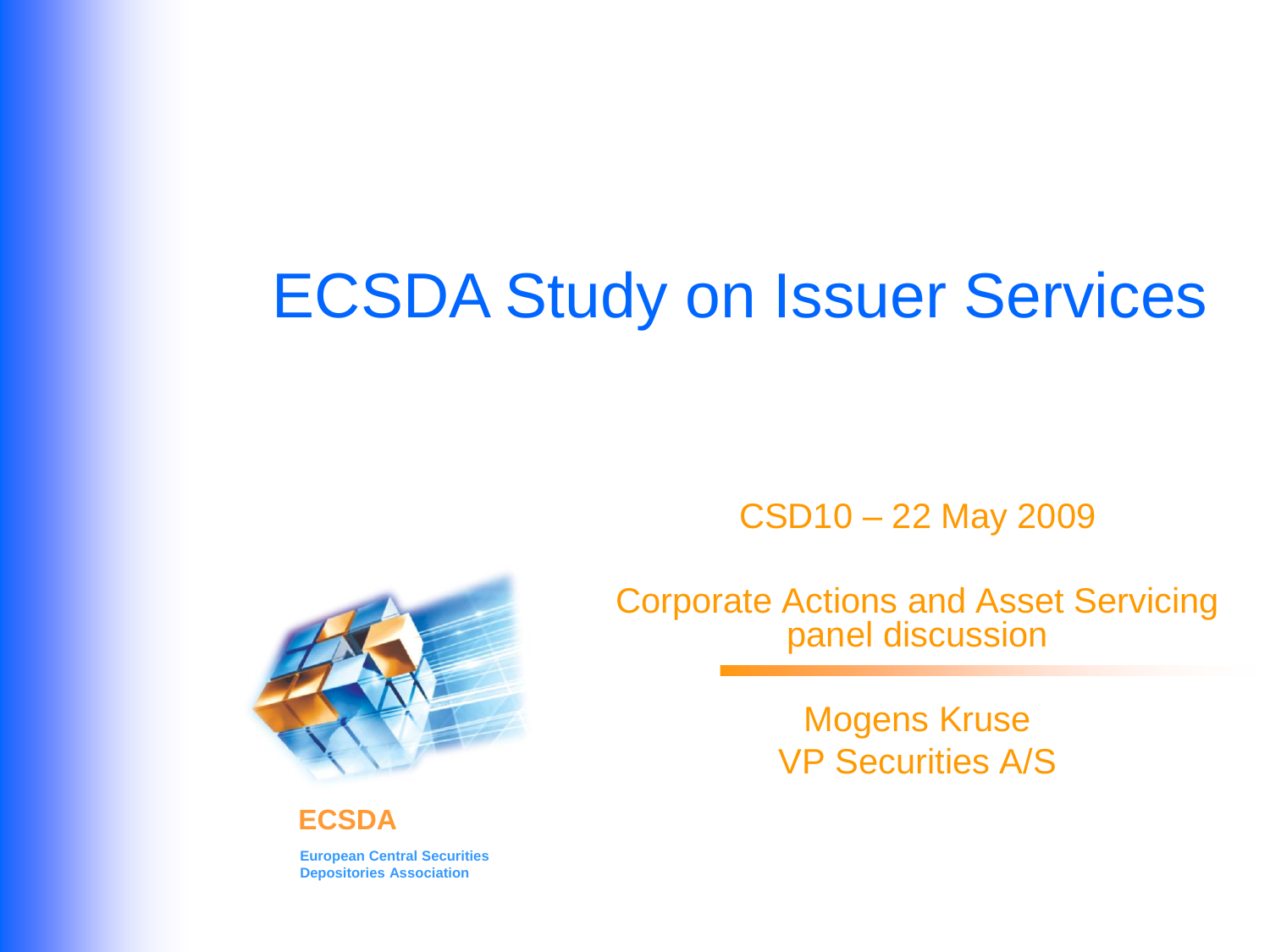# **Background**



- A key CSD service is to hold securities issuance accounts on behalf of issuers and to enable and administer securities transactions to be processed by book-entry. Issuance and holding procedures may vary from country to country depending on issuer preference, market practice and regulation.
- The current issuer service level varies considerably between European CSDs. In some markets CSDs offer extensive services to issuers while in other markets CSDs currently offer a rather limited service.
- In order to address and explain these differences ECSDA held an internal Special Session on Issuer Services in 2005. As follow-up ECSDA decided to gather further information on the current issuer services level among its members. This study was conducted by an ECSDA Task Force and completed in 2007.
- The findings from the ECSDA study were published in April 2008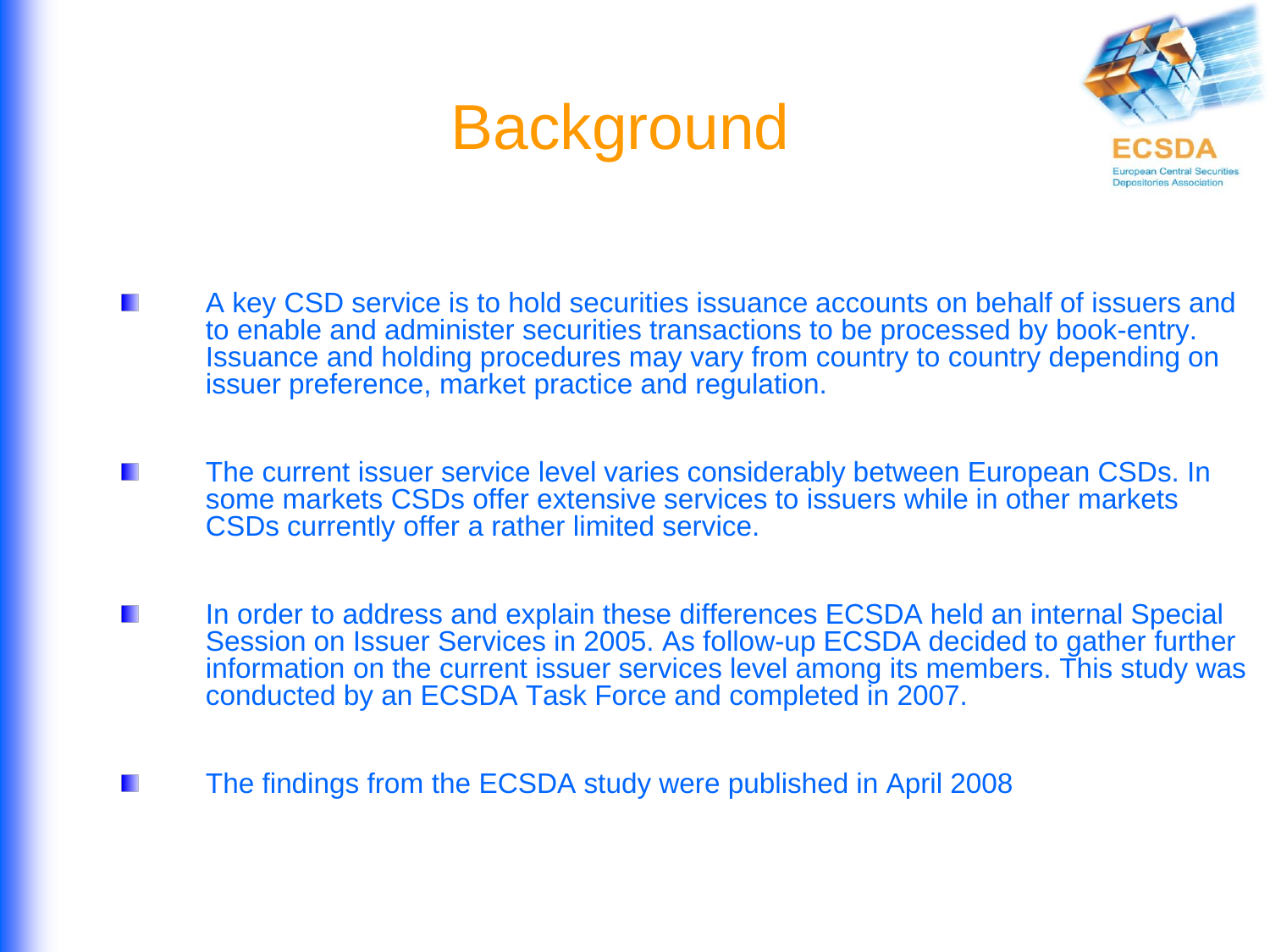# Study methodology



#### **4 categories of issuer services:**

| Category 1: | <b>Corporate Actions services</b>      |
|-------------|----------------------------------------|
| Category 2: | <b>Information services</b>            |
| Category 3: | <b>Annual General Meeting services</b> |
| Category 4: | Other issuer services                  |

#### **Upstream (Issuer) versus Downstream (Investor) services**

#### **4 questions**

- Do you or do you consider to provide the service ?
- How is your current market situation ? ш
	- Mandatory or voluntary service
- Who is your customer ? ш
	- The issuer/investor itself (direct) or an intermediary (wholesale)
- How do you reach your customer ? ш
	- By web, a proprietary system or another way (eg. paper/fax)

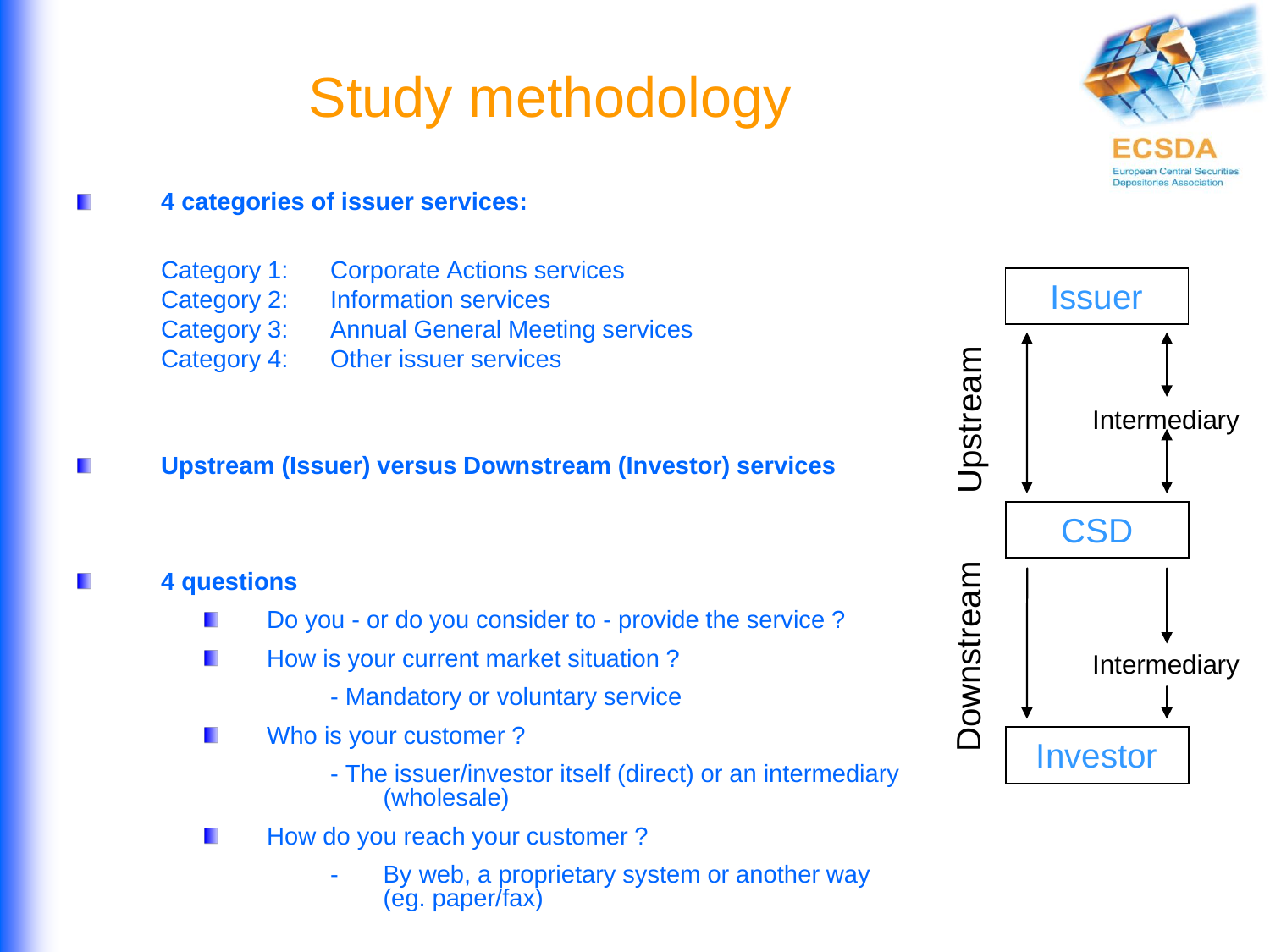

**Completed Completed Completed Latvian Central Depository Completed Completed National Depository for Securities (Poland) Completed Completed Completed** 

**Herzegovina Completed SIS Group (Switzerland) Completed Stredisko Cennych Papiru (Prague Securities Centre) Completed The National Depository Center (Russia) Completed**  $Completed$ 

**(Denmark) Completed Completed Completed Completed Completed Completed** 

### Data from all ECSDA members

| <b>CSD</b>                                                            |                  | <b>CSD</b>                                                     |  |
|-----------------------------------------------------------------------|------------------|----------------------------------------------------------------|--|
| <b>Central Clearing House and Depository (Budapest)</b>               |                  | <b>Euroclear Nederland</b>                                     |  |
| <b>Ltd</b>                                                            | <b>Completed</b> | <b>Iberclear (Spain)</b>                                       |  |
| <b>Central Depositary Agency, JSC Podgorica,</b><br><b>Montenegro</b> | <b>Completed</b> | <b>Interbolsa (Portugal)</b>                                   |  |
| <b>Central Depository Agency (Croatia)</b>                            | <b>Completed</b> | <b>Latvian Central Depository</b>                              |  |
| <b>Central Registry Agency Inc (Turkey)</b>                           | <b>Completed</b> | <b>Monte Titoli SPA (Italy)</b>                                |  |
| <b>Central Registry of Securities JSC-Republic of</b>                 |                  | <b>National Depository for Securities (Poland)</b>             |  |
| <b>SRPSKA</b>                                                         | <b>Completed</b> | <b>NCSD (VPC AB + APK)</b>                                     |  |
| <b>Central Securities Clearing Corporation (Slovania)</b>             | <b>Completed</b> | <b>OeKB (Austria)</b>                                          |  |
| <b>Central Securities Depositary SA (Greece)</b>                      | <b>Completed</b> | <b>Registry of Securities. of the Federation of Bosnia and</b> |  |
| <b>Central Securities Depository AD (Bulgaria)</b>                    | <b>Completed</b> | <b>Herzegovina</b>                                             |  |
| <b>Central Securities Depository and Clearing House,</b>              |                  | <b>SIS Group (Switzerland)</b>                                 |  |
| <b>Completed</b><br><b>Serbia</b>                                     |                  | <b>Stredisko Cennych Papiru (Prague Securities Centre)</b>     |  |
| <b>Central Securities Depository of Lithuania</b>                     | <b>Completed</b> | <b>The National Depository Center (Russia)</b>                 |  |
| <b>Central Securities Depository of the Slovak Republic</b>           | <b>Completed</b> | <b>UNIVYC Ltd (Czech Republic)</b>                             |  |
| Clearstream International (Luxembourg + Germany)                      | <b>Completed</b> | <b>Vaerdipapircentralen A/S - VP Securities Service</b>        |  |
| <b>Euroclear UK &amp; Ireland</b>                                     | <b>Completed</b> | (Denmark)                                                      |  |
| <b>Cyprus Stock Exchange</b>                                          | <b>Completed</b> | <b>Verdbrefarskraning Islands</b>                              |  |
| <b>Depository Clearing Company Russia</b>                             | <b>Completed</b> | <b>Verdipapirsentralen ASA (Norway)</b>                        |  |
| <b>Estonian CSD Ltd</b>                                               | <b>Completed</b> | <b>Bucharest Stock Exchange</b>                                |  |
| <b>Euroclear Bank</b>                                                 | <b>Completed</b> | <b>Malta Stock Exchange</b>                                    |  |
| <b>Euroclear Belgium</b>                                              | <b>Completed</b> | <b>Takasbank (Turkey)</b>                                      |  |
| <b>Euroclear France</b>                                               | <b>Completed</b> |                                                                |  |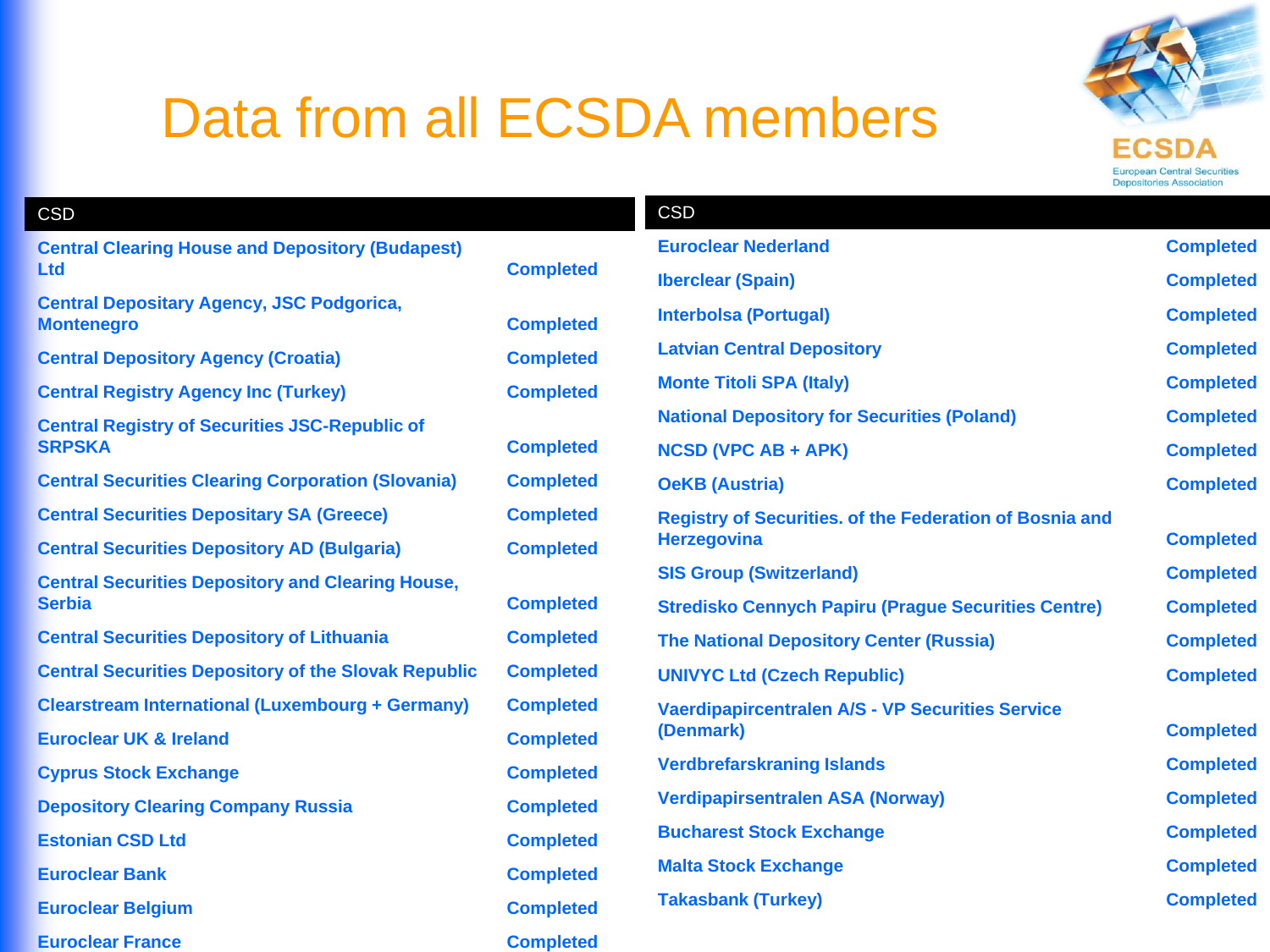

# Corporate Actions services - high CSD involvement

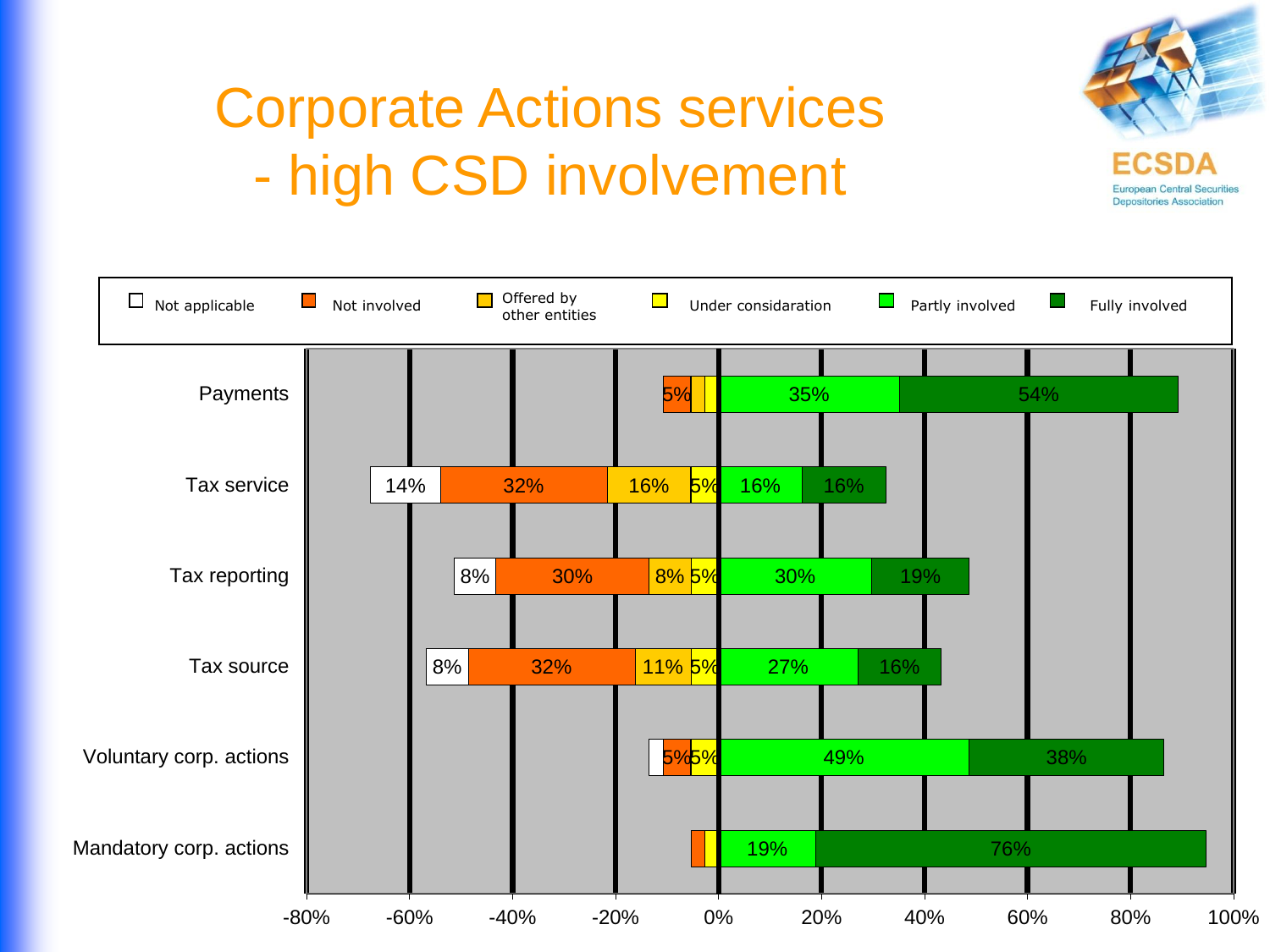# Main findings Corporate Actions services



"Corporate actions services" include any event initiated by an issuer which impacts holders of securities, e.g. entitlement determination, payment distribution, corporate event processing, tax withholding and reclaim processing and reporting services.

### Customer relationship

- 2 out of 3 CSDs provide upstream Corporate Actions services directly to the issuer
- Most CSDs provide downstream services through intermediaries

- Many mandatory corporate action services (e.g. in 51% of CSDs payment services are mandatory)
- The level of involvement in tax related services depends on CSD account structure & legal framework
- Room for improvement of issuer interfaces (only 20% of the CSDs provides a web interface for issuers)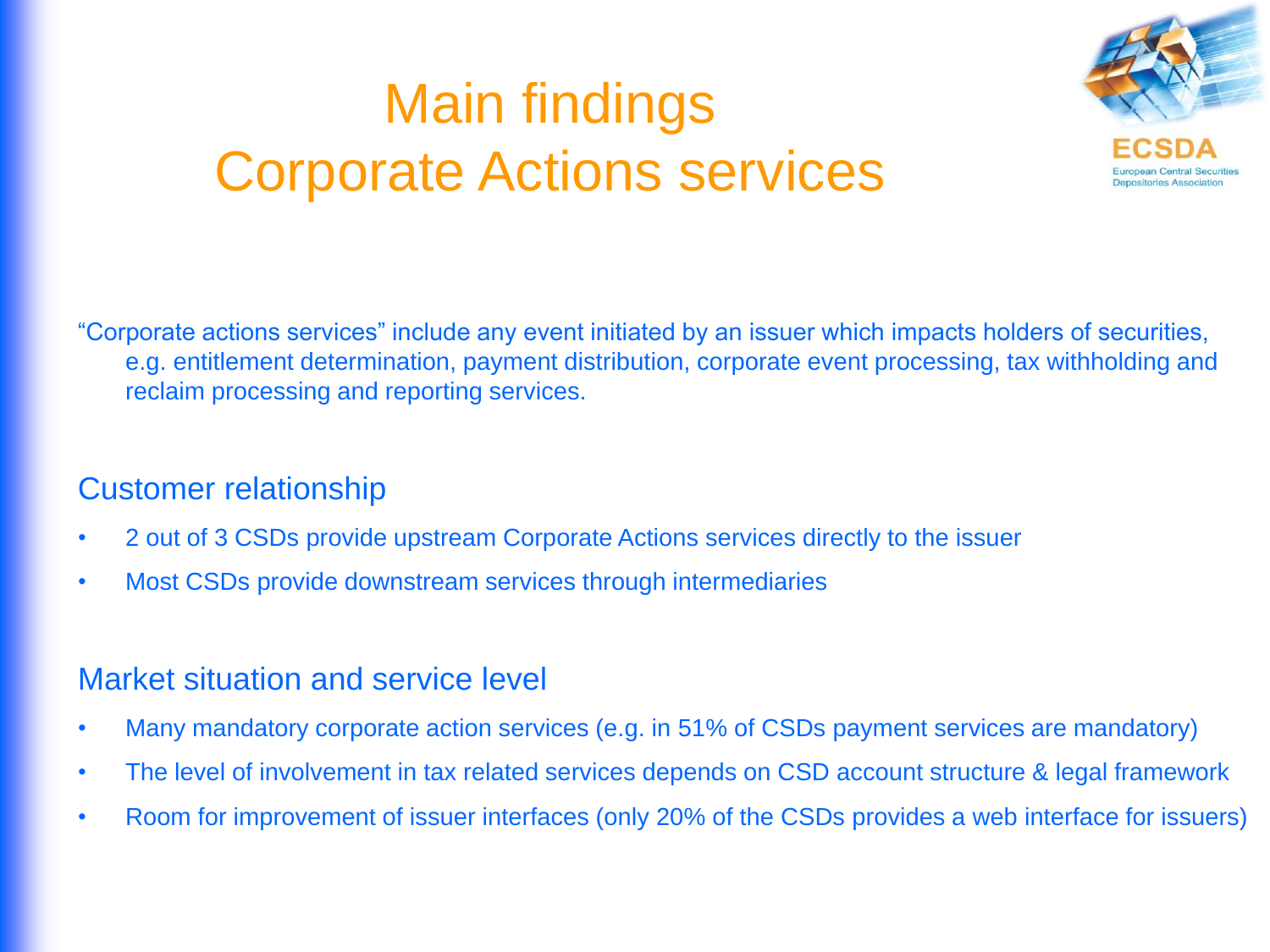

## Information services - medium CSD involvement

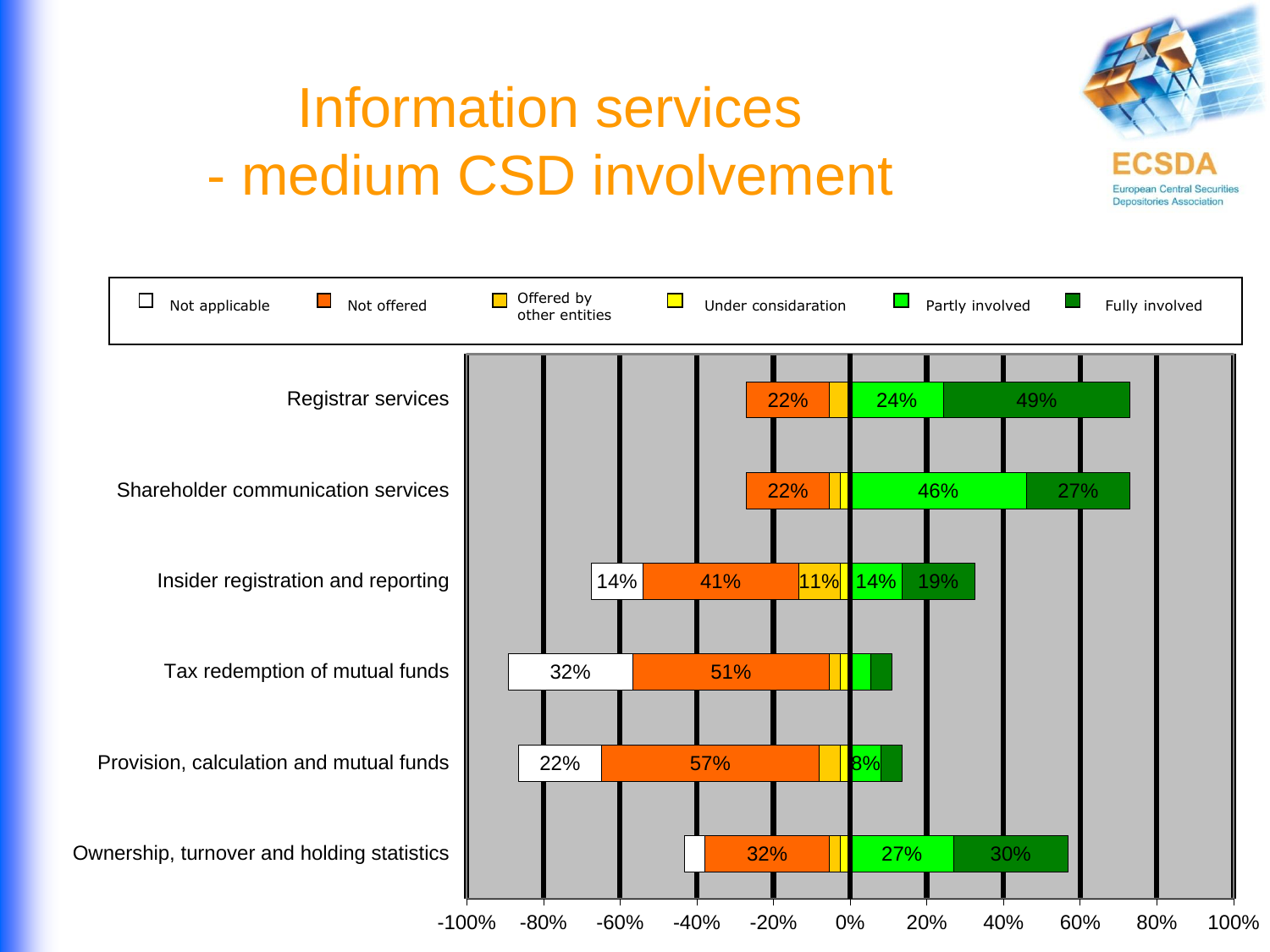## Main findings Information services



"Information services" include registrar services, shareholder communication, insider reporting , mutual funds taxation and statistics (ownership, turnover and holdings)

### Customer relationship

- Most CSDs provide upstream information services directly to issuers.
- Downstream information services are normally provided partly to the final investor, partly via intermediaries

- Most CSDs provide registrar services, many as mandatory services. A lower involvement in ownership, turnover and holding statistics may indicate potential for further CSD services.
- Most CSDs offer shareholder communication services and normally in a competitive environment
- Only a few CSDs offer insider reporting and mutual funds taxation services.
- Surprisingly few CSDs offer statistical services downstream
- Room for improvement of issuer interfaces (web interfaces and SWIFT formats are rare services).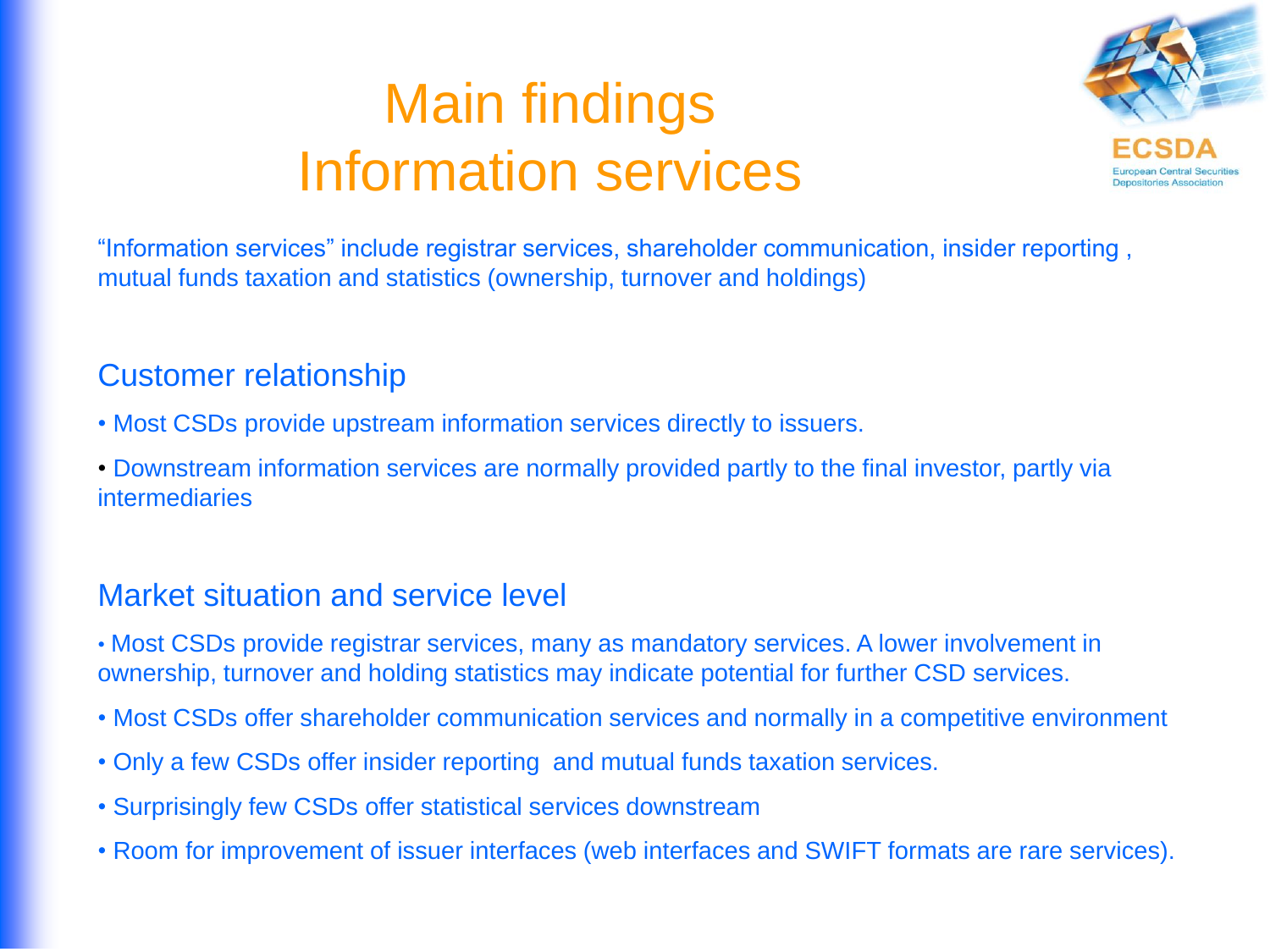

# Annual General Meeting services - medium CSD involvement

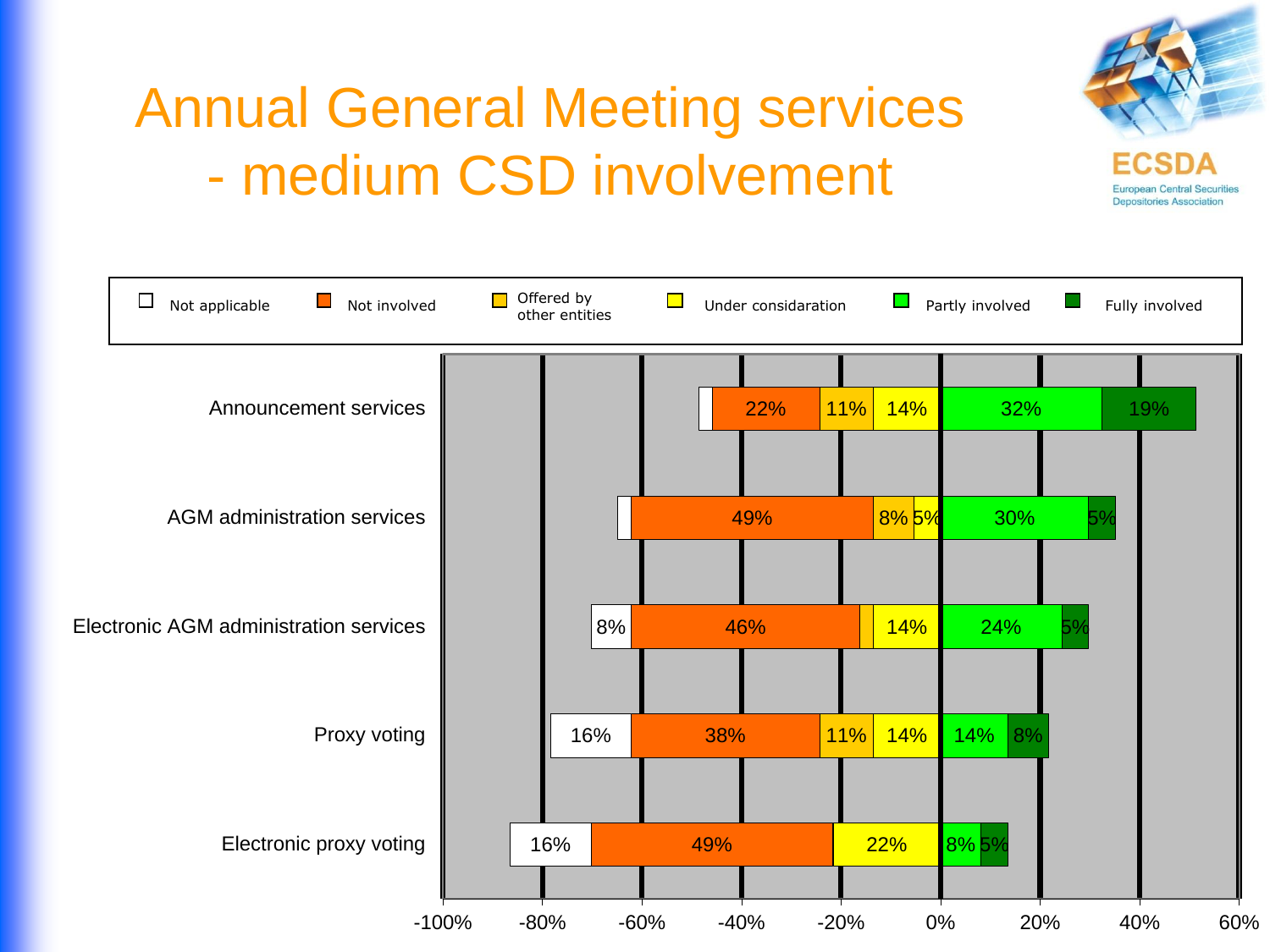## Main findings Annual General Meeting services



"Annual General Meeting" (AGM) services include announcement, administration and proxy voting services

#### Customer relationship

- Most CSDs provide AGM announcement services to issuers and many others are considering this as an opportunity
- Upstream AGM announcement and administration services are mainly offered directly to the issuer, and proxy voting services mainly to an intermediary
- Downstream AGM services are mainly offered to an intermediary

- Most AGM services are offered in a competitive environment
- Some CSDs are fully or partly involved with proxy voting and AGM administration services to ٠ issuers and others are considering this as an opportunity
- Currently, only 3 CSDs offer AGM services via SWIFT format (but the SWIFT 20022 message may change this)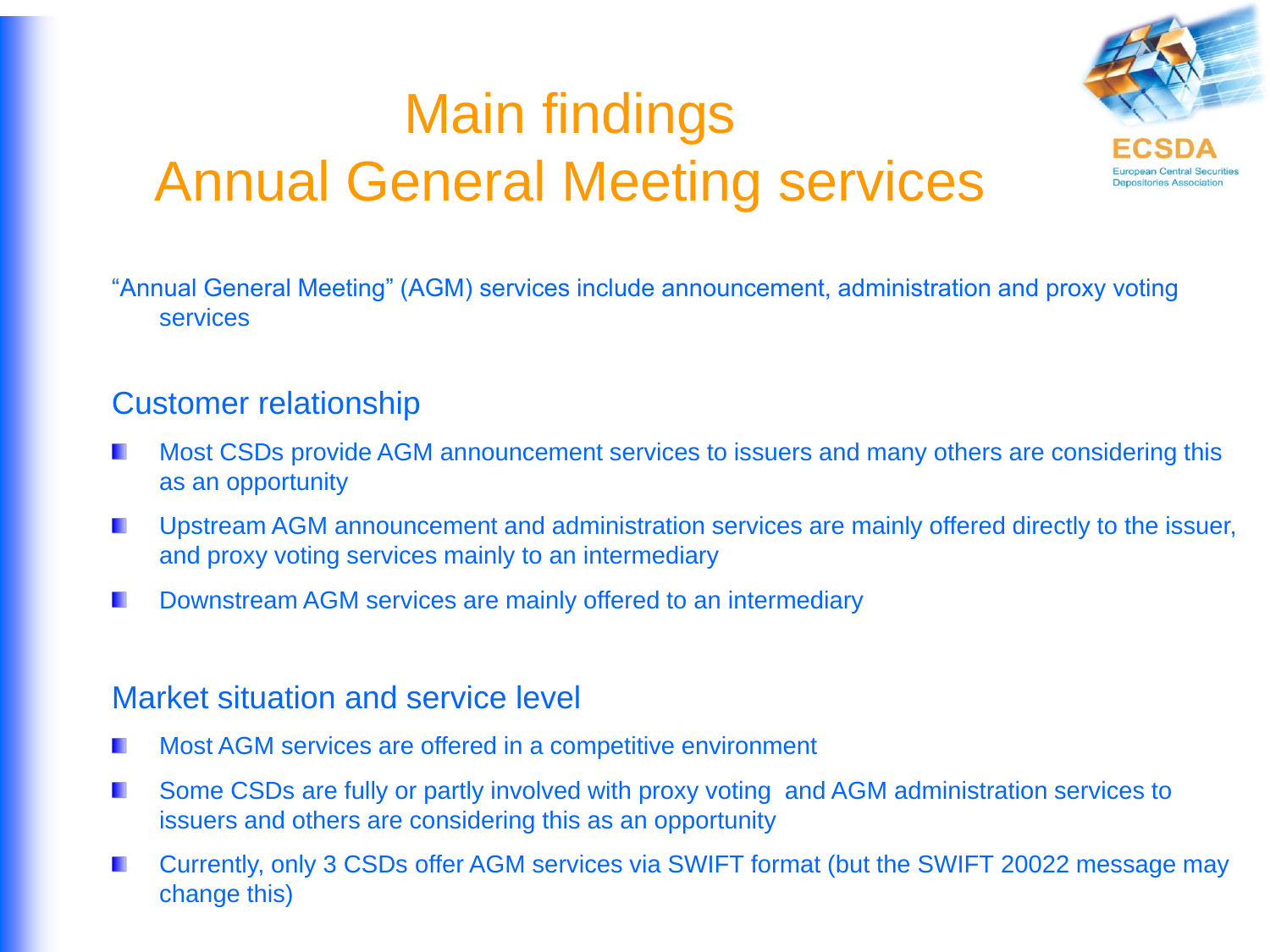## Main findings Other issuer services



"Other issuer services" include national numbering agency (NNA) and reporting services under the EC Transparency Directive (OAM)

#### Customer relationship

- CSDs providing NNA and OAM services normally serve the issuer directly.
- Downstream services are normally offered to intermediaries.

- 69% of CSDs are responsible for the numbering of securities in their domestic market. In the other markets NNA services are provided by a stock exchange, a central bank or a private data vendor.
- 17% of CSDs currently provide OAM service. Another 17% are considering OAM as an opportunity. ٠
- The downstream communication channels for NNA and OAM are 100% electronically whereas the ٠ upstream ones may still involve correspondence for NNA.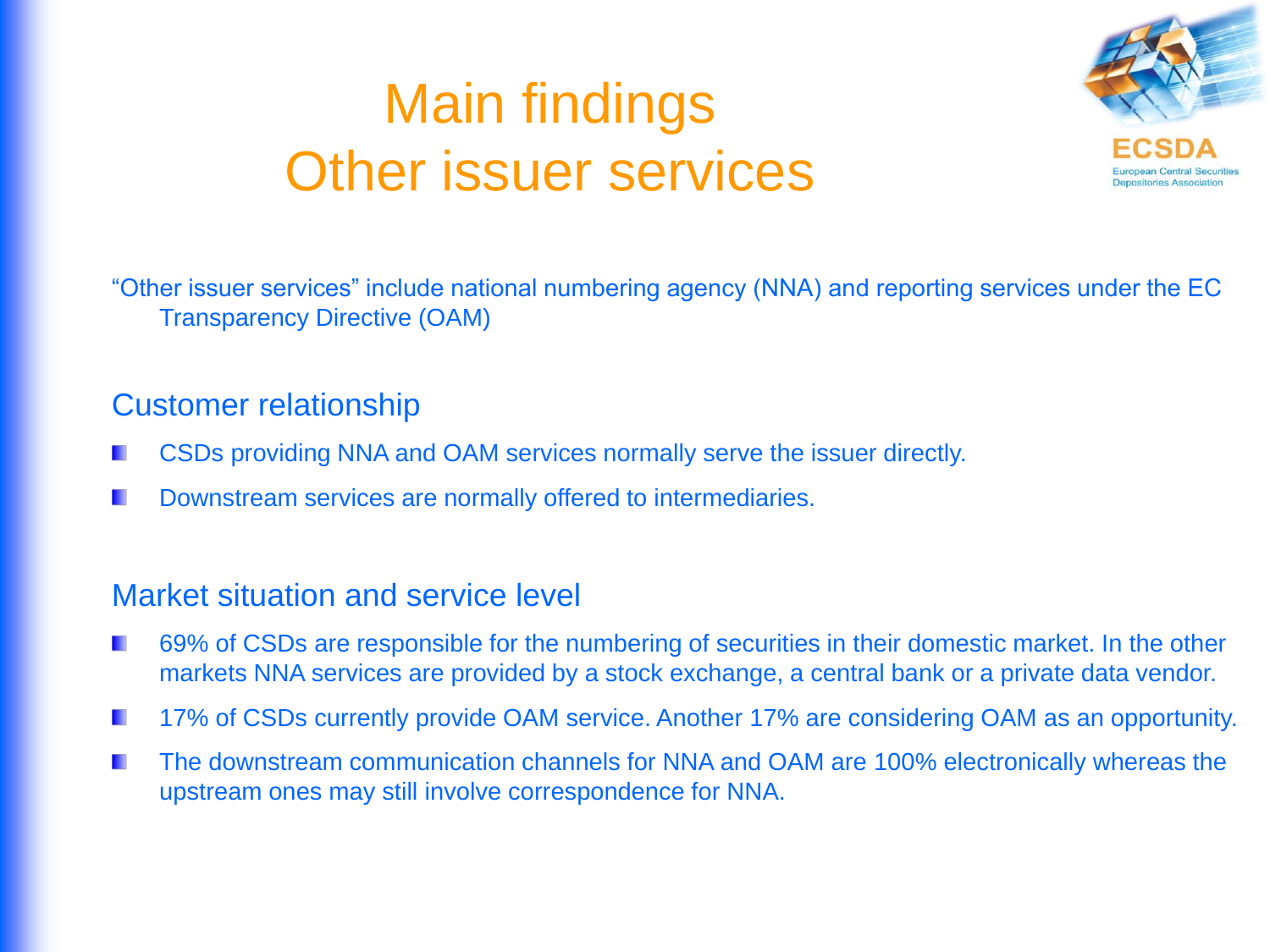

### Main conclusion 1

### CSD issuer services level depends on issuer relation and account structure

|                                    | <b>Direct relation between CSD</b><br>and issuer | Intermediary relation between<br><b>CSD and issuer</b> |
|------------------------------------|--------------------------------------------------|--------------------------------------------------------|
| Direct account<br>holding system   | <b>Maximum potential</b>                         | <b>Medium potential</b>                                |
| Indirect account<br>holding system | <b>Medium potential</b>                          | <b>Minimum potential</b>                               |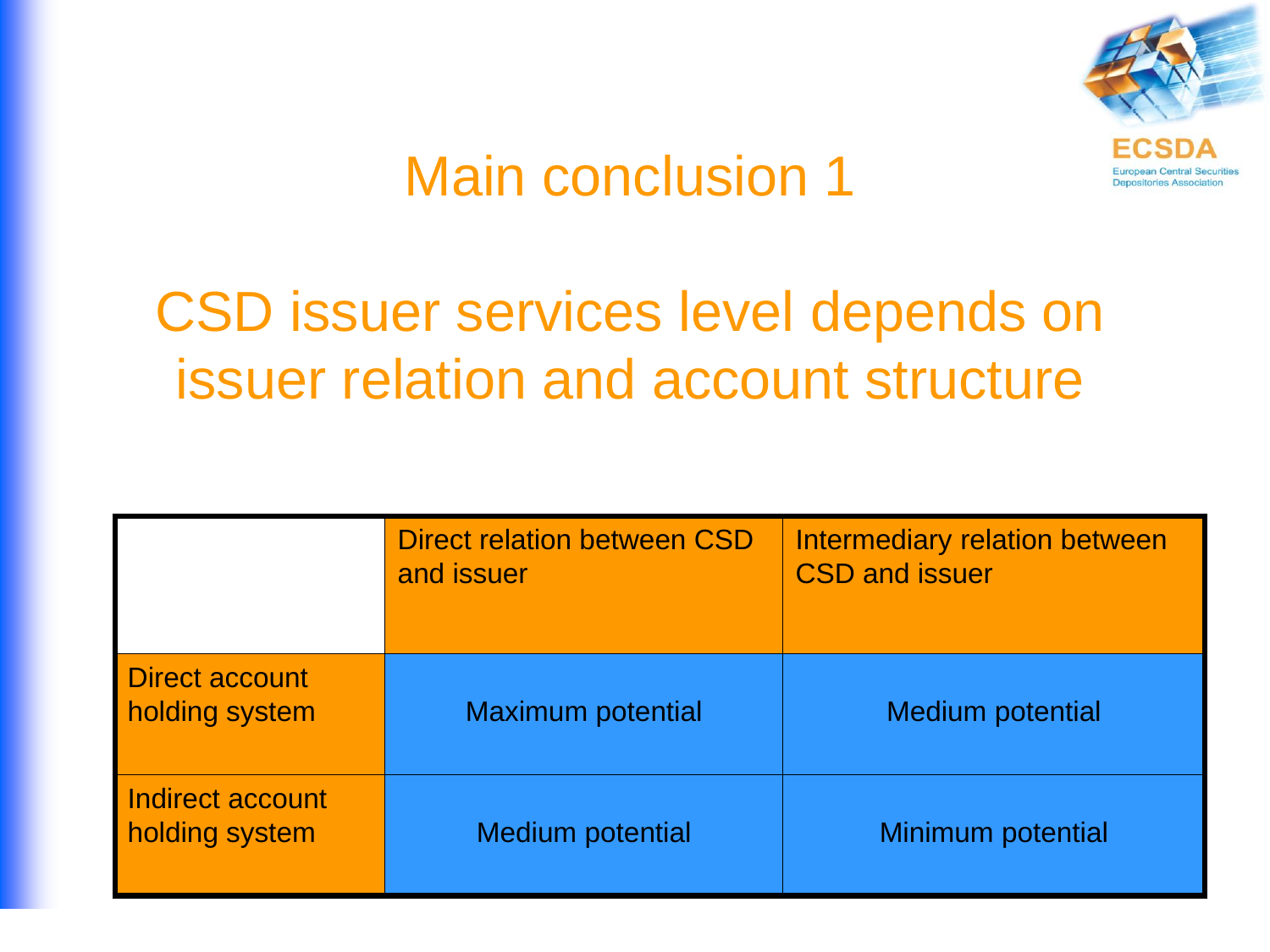



66 % of ECSDA CSDs have a direct issuer relationship